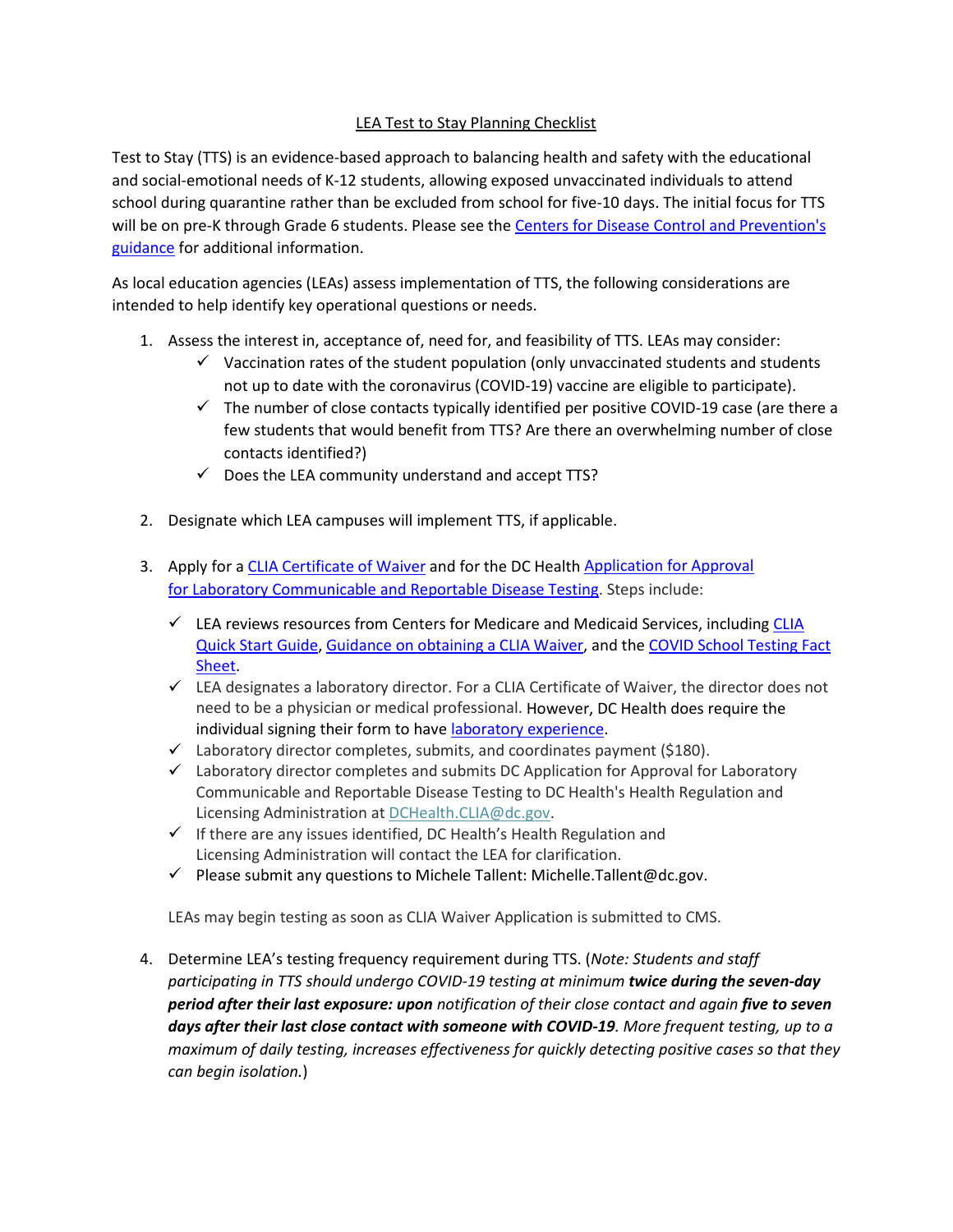- 5. Determine test supply needs, based on analysis of close contacts and quarantined students and TTS testing frequency.
	- $\checkmark$  Identify secure storage area for test supplies between testing days.
	- $\checkmark$  Become familiar with manufacturer's instructions for use and storage of test kits.
- 6. Identify a system for identifying and tracking close contacts participating in TTS, including:
	- $\checkmark$  Required days for each student to test
	- $\checkmark$  Test results
	- $\checkmark$  End of quarantine and TTS period.
- 7. Ensure that the LEA has the capacity to upload results to the [Rapid Test Submission Portal.](https://coronavirus.dc.gov/page/rapid-test-result-submission-portal) (*Note: If positive cases are detected, charter schools must also report those to OSSE. Once five cases in five days are collected at the school, OSSE's Positive Case Response Team will report the cases to DC Health for close contact consultation through Quickbase, aligned with current practice. DCPS should follow current practice for reporting cases.*)
- 8. Identify location in each school for testing.
	- $\checkmark$  Ideally, the location should be semi-private, near entry of school so students can test on the way in before interacting with peers.
- 9. Determine set up within the space and gather or acquire necessary supplies, which might include:
	- $\checkmark$  Tables or a countertop surface
	- $\checkmark$  Carts for holding test supplies (if needed)
	- $\checkmark$  Chairs
	- $\checkmark$  Trashcans (do NOT use for test swabs or kits)
	- $\checkmark$  Stopwatches
	- $\checkmark$  Markers, pens, and stickers for identifying samples (if necessary)
	- $\checkmark$  Laptop or other device to record and/or submit results to portal
	- $\checkmark$  PPE, as necessary, for testing staff
- 10. Arrange for biohazard disposal of test swabs and kits (packaging is not considered biohazard waste unless it is otherwise contaminated).
	- $\checkmark$  Check to see if the LEA has an existing contract.
	- $\checkmark$  Explore additional options for LEAs to partner on multi-site contracts.
- 11. Develop or adapt communications materials for your school community to explain TTS process and components, including but not limited to:
	- $\checkmark$  Letters to families/caregivers and staff explaining TTS
	- $\checkmark$  Letters to families/caregivers of students or staff identified as a close contact and process for testing
	- $\checkmark$  General information about testing for families and staff, as well as information on accessing COVID-19 vaccines
- 12. Determine which staff will conduct testing.